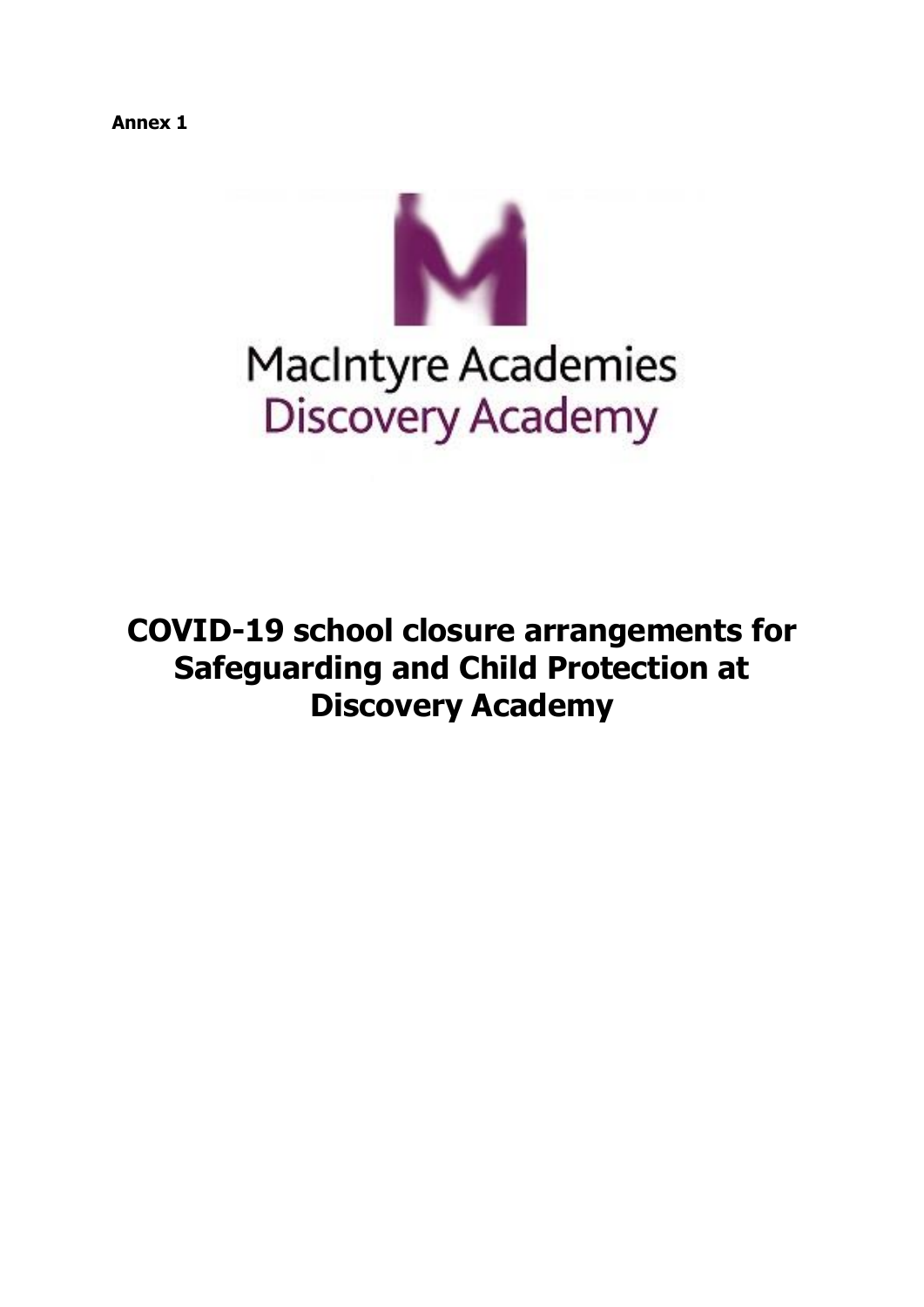# <span id="page-1-0"></span>**1. Context**

From 20th March 2020 parents were asked to keep their children at home, wherever possible, and for schools to remain open only for those children of workers critical to the COVID-19 response - who absolutely need to attend.

Schools and all childcare providers were asked to provide care for a limited number of children - children who are vulnerable, and children whose parents are critical to the COVID-19 response and cannot be safely cared for at home.

This addendum of the Discovery Safeguarding, and Child Protection policy contains details of our individual safeguarding arrangements in the following areas:

| 6. |  |
|----|--|
|    |  |
| 8. |  |
|    |  |
|    |  |
|    |  |
|    |  |
|    |  |
|    |  |

By virtue that this is a written document it is already out of date

We urge you to continually refer to the web for the most up to date information

[https://www.gov.uk/government/publications/covid-19-safeguarding-in-schools-colleges-and](https://www.gov.uk/government/publications/covid-19-safeguarding-in-schools-colleges-and-other-providers)[other-providers](https://www.gov.uk/government/publications/covid-19-safeguarding-in-schools-colleges-and-other-providers)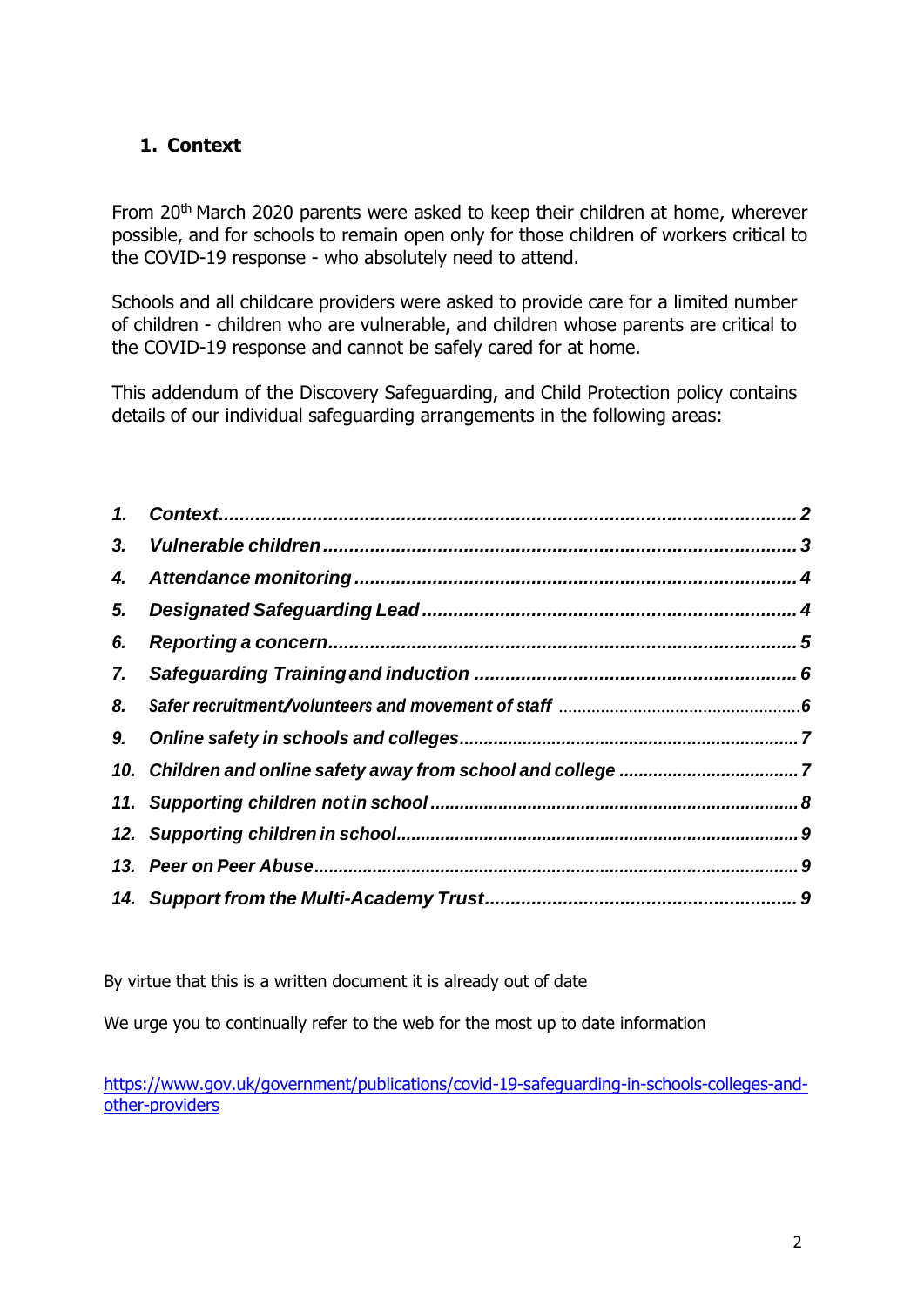## **Key contacts**

| <b>Role</b>                | <b>Name</b>               | <b>Contact</b><br>number | <b>Email</b>                             |
|----------------------------|---------------------------|--------------------------|------------------------------------------|
| Designated<br>Safeguarding | lLorraine<br>Nicholls     | 07377 863354             | Lorraine.Nicholls@macintyreacademies.org |
| Lead                       |                           |                          |                                          |
| Deputy                     | Anna Mullis               | 07508 674854             | anna.mullis@macintyreacademies.org       |
| Designated                 |                           |                          |                                          |
| Safeguarding               |                           |                          |                                          |
| Lead                       |                           |                          |                                          |
| Headteacher                | Matthew Pike 07494 457314 |                          | Matthew.pike@macintyreacademieis.org     |
| Trust                      | Rachelle                  | 07496 368832             | Rachelle.russell@macintyreacademies.org  |
| Safeguarding               | <b>Russell</b>            |                          |                                          |
| Manager                    |                           |                          |                                          |
| Chair of                   | Kirsty Firth              | Nia 02477 10 33          | Kirsty.Firth.DiscoveryLAB@gmail.com      |
| Governors                  |                           | 70                       |                                          |
| Safeguarding               | Tony                      | Via 02477 10 33          | info@macintyreacademies.org              |
| <b>Trustee</b>             | Greenwood                 | 70                       |                                          |

In addition you could contact your Family Footings worker

## **Vulnerable children**

Vulnerable children include those who have a social worker and those children and young people up to the age of 25 with education, health and care (EHC) plans.

Those who have a social worker include children who have a Child Protection Plan and those who are looked after by the Local Authority. A child may also be deemed to be vulnerable if they have been assessed as being in need or otherwise meet the definition in section 17 of the Children Act 1989.

Those with an EHC plan will be risk-assessed in consultation with the Local Authority and parents, to decide whether they need to continue to be offered a school or college place in order to meet their needs, or whether they can safely have their needs met at home. This could include, if necessary, carers, therapists or clinicians visiting the home to provide any essential services. Many children and young people with EHC plans can safely remain at home.

Eligibility for free school meals in and of itself should not be the determining factor in assessing vulnerability.

Senior leaders, especially the Designated Safeguarding Lead (and deputy) know who our most vulnerable children are. They have the flexibility to offer a place to those on the edge of receiving children's social care support.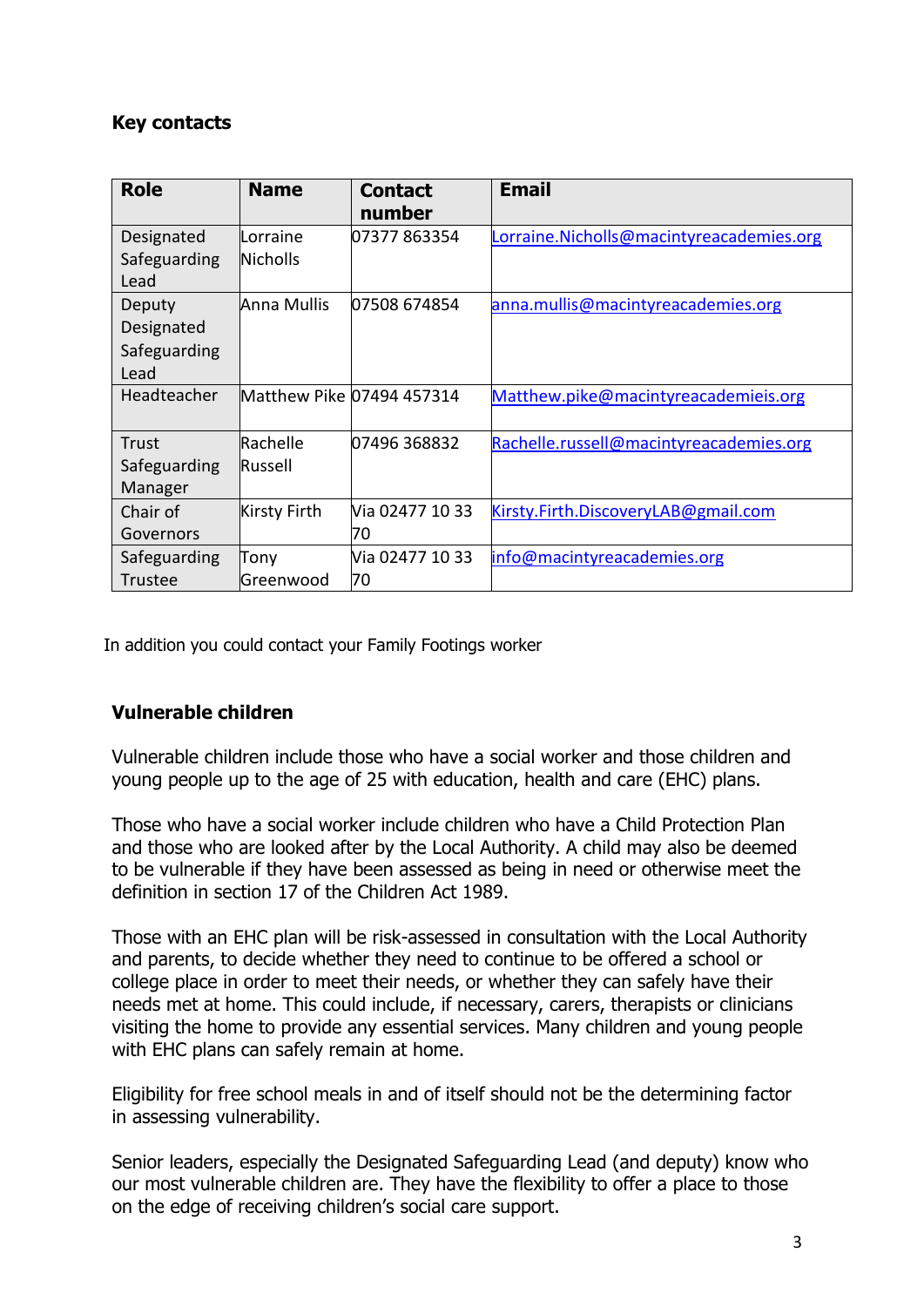Discovery will continue to work with and support children's social workers to help protect vulnerable children. This includes working with and supporting children's social workers and the local authority virtual school head (VSH) for looked-after and previously looked-after children. The lead person for this will be: Matthew Pike

There is an expectation that vulnerable children who have a social worker will attend an education setting, so long as they do not have underlying health conditions that put them at risk. In circumstances where a parent does not want to bring their child to an education setting, and their child is considered vulnerable, the social worker and Lorraine Nicholls will explore the reasons for this directly with the parent.

Where parents are concerned about the risk of the child contracting COVID19, Class Teams, SLT or the social worker will talk through these anxieties with the parent/carer following the advice set out by Public Health England.

Discovery staff will encourage our vulnerable children and young people to attend a school, including remotely if needed.

## **Attendance monitoring**

Local authorities and education settings do not need to complete their usual day-today attendance processes to follow up on non-attendance.

Discovery staff and social workers will agree with parents/carers whether children in need should be attending school – class teams will then follow up on any pupil that they were expecting to attend, who does not. Safeguarding staff will also follow up with any parent or carer who has arranged care for their child(ren) and the child(ren) subsequently do not attend.

To support the above, each class team will, when communicating with parents/carers and carers, confirm emergency contact numbers are correct and ask for any additional emergency contact numbers where they are available. Learners will be in closed Teams group with their peers and staff, overseen by a member of SLT. Contact will be logged using IRIS.

In all circumstances where a vulnerable child does not take up their place at school, or discontinues, Lorraine Nicholls will notify their social worker.

## **Designated Safeguarding Lead**

Discovery has a Designated Safeguarding Lead (DSL) and several Deputy DSLs.

The Principal, Matthew Pike, has overall responsibility for Safeguarding

The Designated Safeguarding Lead is: Lorraine Nicholls

The Deputy Designated Safeguarding Leads are: Anna Mullis, Emily Bott, Chris Harlan-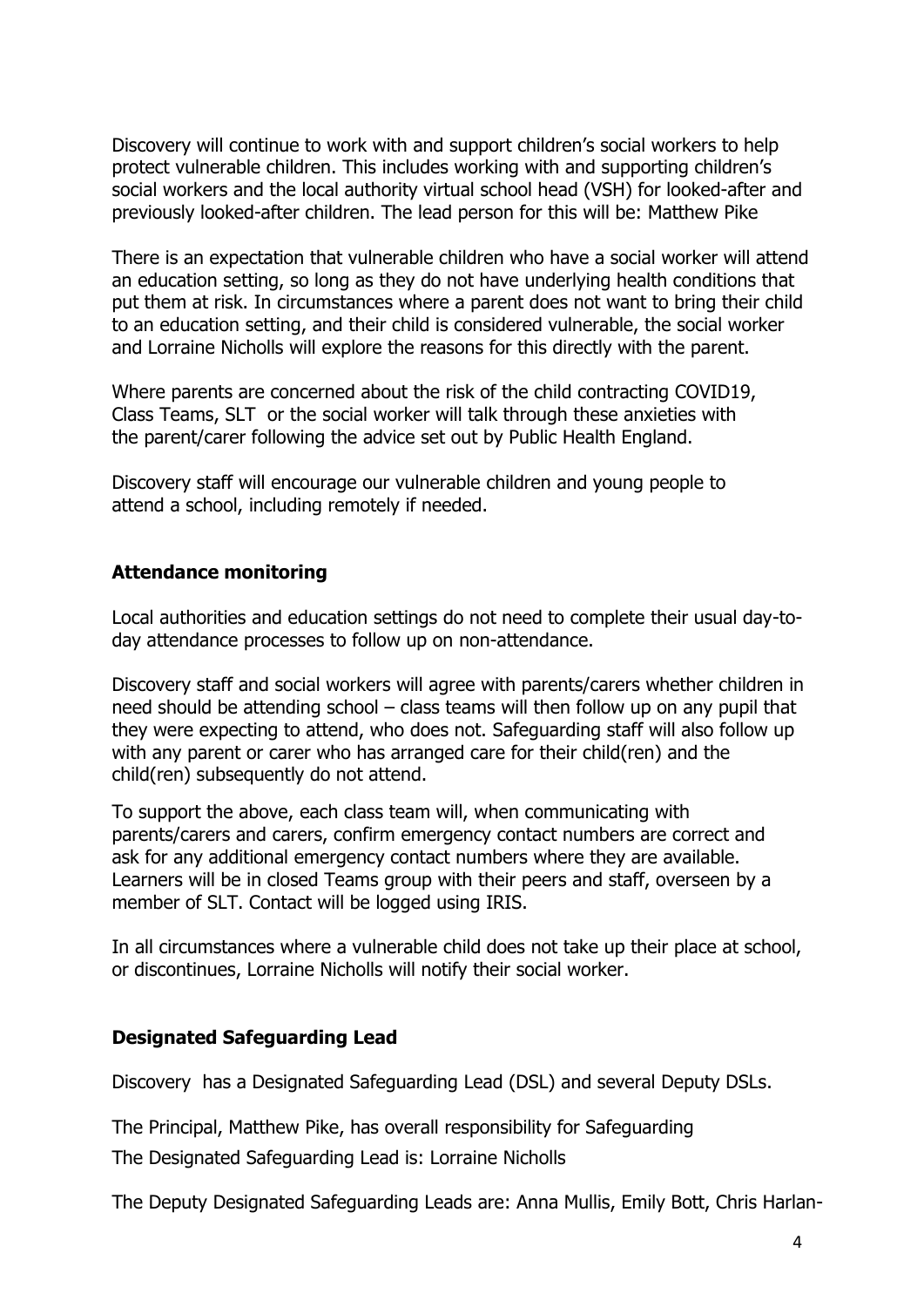Marks and Jake Saville

We will have a trained DSL (or deputy) available on site.

They will update and manage access to child protection online management system, IRIS and liaise as required with children's social workers where they require access to children in need and/or to carry out statutory assessments at the school or college.

All Disocvery staff and volunteers have 24 hour access to the Principal and a trained DSL. Each day staff on (and off, via zoom), site will be made aware of that person is and how to speak to them.

The DSL will continue to engage with social workers, and attend all multi-agency meetings, which can be done remotely.

## **Reporting a concern**

Where staff have a concern about a child, they should continue to follow the process outlined in the school Safeguarding Policy, this includes making a report using a green form or IRIS, which can be done remotely.

In the unlikely event that a member of staff cannot access IRIS from home, they should email the Designated Safeguarding Lead, Principal and the Trust Safeguarding Manager. This will ensure that the concern is received.

Staff are reminded of the need to report any concern immediately and without delay.

Where staff are concerned about an adult working with children in the school, they should use a blue form to report the concern to the Principal. If there is a requirement to make a notification to the Principal whilst away from school, this should be done verbally and followed up with an email to the Principal.

Concerns around the Principal should be directed to the Chair of LAB : Kirsty Firth.

The Multi-Academy Trust will continue to offer support in the process of managing allegations.

## **Safeguarding Training and induction**

DSL training is very unlikely to take place whilst there remains a threat of the COVID 19 virus.

For the period COVID-19 measures are in place, a DSL (or deputy) who has been trained will continue to be classed as a trained DSL (or deputy) even if they miss their refresher training.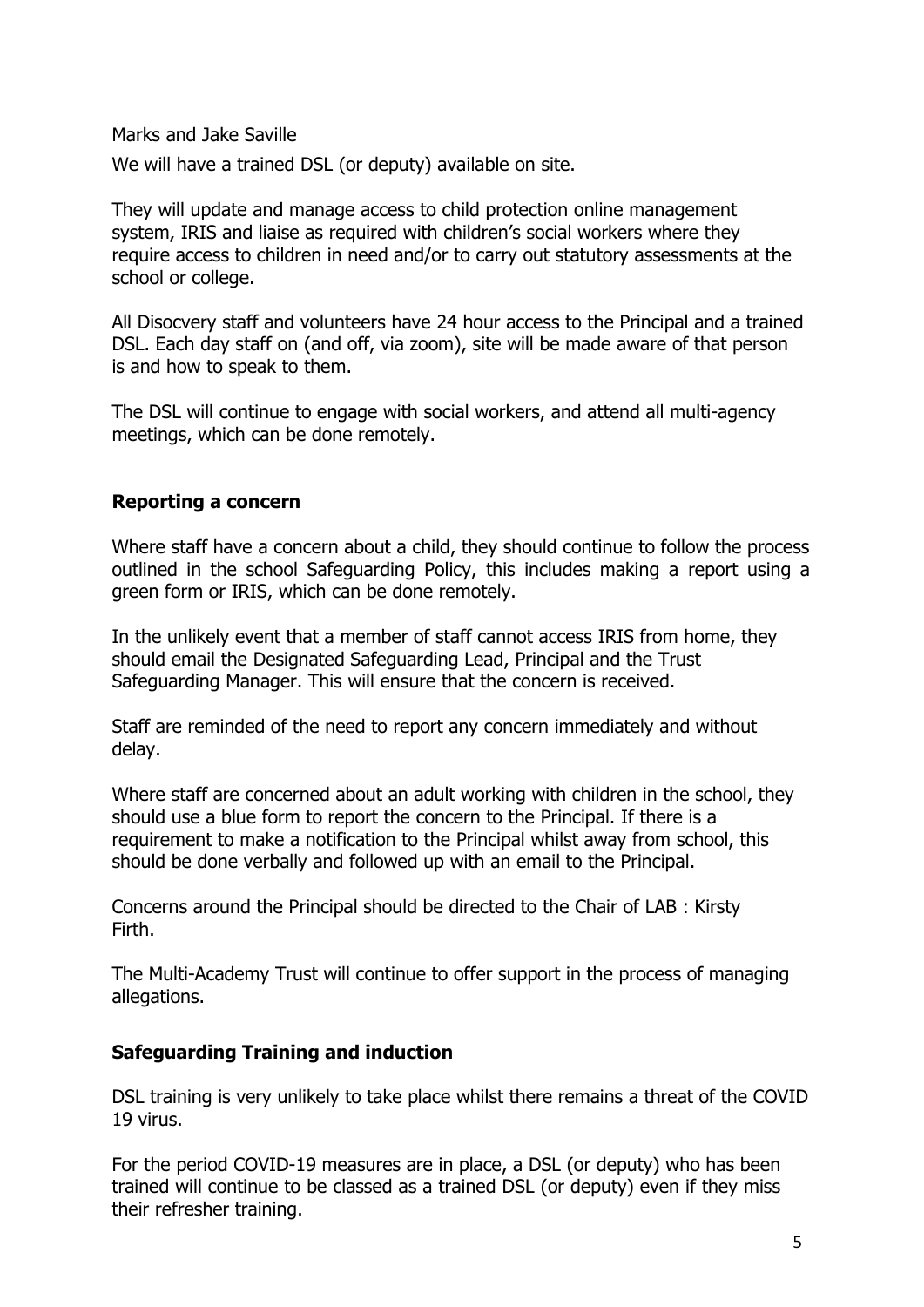All existing school staff have had safeguarding training and have read part 1 of Keeping Children Safe in Education (2019). The DSL should communicate with staff any new local arrangements, so they know what to do if they are worried about a child.

If staff are deployed from another education or children's workforce setting to our school, we will take into account the DfE supplementary guidance on safeguarding children during the COVID-19 pandemic and will accept portability as long as the current employer confirms in writing that:-

- the individual has been subject to an enhanced DBS and children's barred list check
- there are no known concerns about the individual's suitability to work with children
- there is no ongoing disciplinary investigation relating to that individual

For movement within the Trust, schools should seek assurance from the Multi-Academy Trust (MAT) HR Manager that the member of staff has received appropriate safeguarding training.

Upon arrival, they will be given a copy of the receiving setting's child protection policy, confirmation of local processes and confirmation of DSL arrangements.

## **Safer recruitment/volunteers and movement of staff**

It remains essential that people who are unsuitable are not allowed to enter the children's workforce or gain access to children. If recruiting new staff, Discovery will continue to follow the relevant safer recruitment processes for their setting, including, as appropriate, relevant sections in part 3 of Keeping Children Safe in Education (2019) (KCSIE).

In response to COVID-19, the Disclosure and Barring Service (DBS) has made changes to its guidance on standard and enhanced DBS ID checking to minimise the need for face-to-face contact.

Discovery will continue to follow the legal duty to refer to the DBS anyone who has harmed or poses a risk of harm to a child or vulnerable adult. Full details can be found at paragraph 163 of KCSIE.

Discovery will continue to consider and make referrals to the Teaching Regulation Agency (TRA) as per paragraph 166 of KCSIE and the TRA's 'Teacher misconduct advice for making a referral.

During the COVID-19 period all referrals should be made by emailing [Misconduct.Teacher@education.gov.uk](mailto:Misconduct.Teacher@education.gov.uk)

Whilst acknowledging the challenge of the current National emergency, it is essential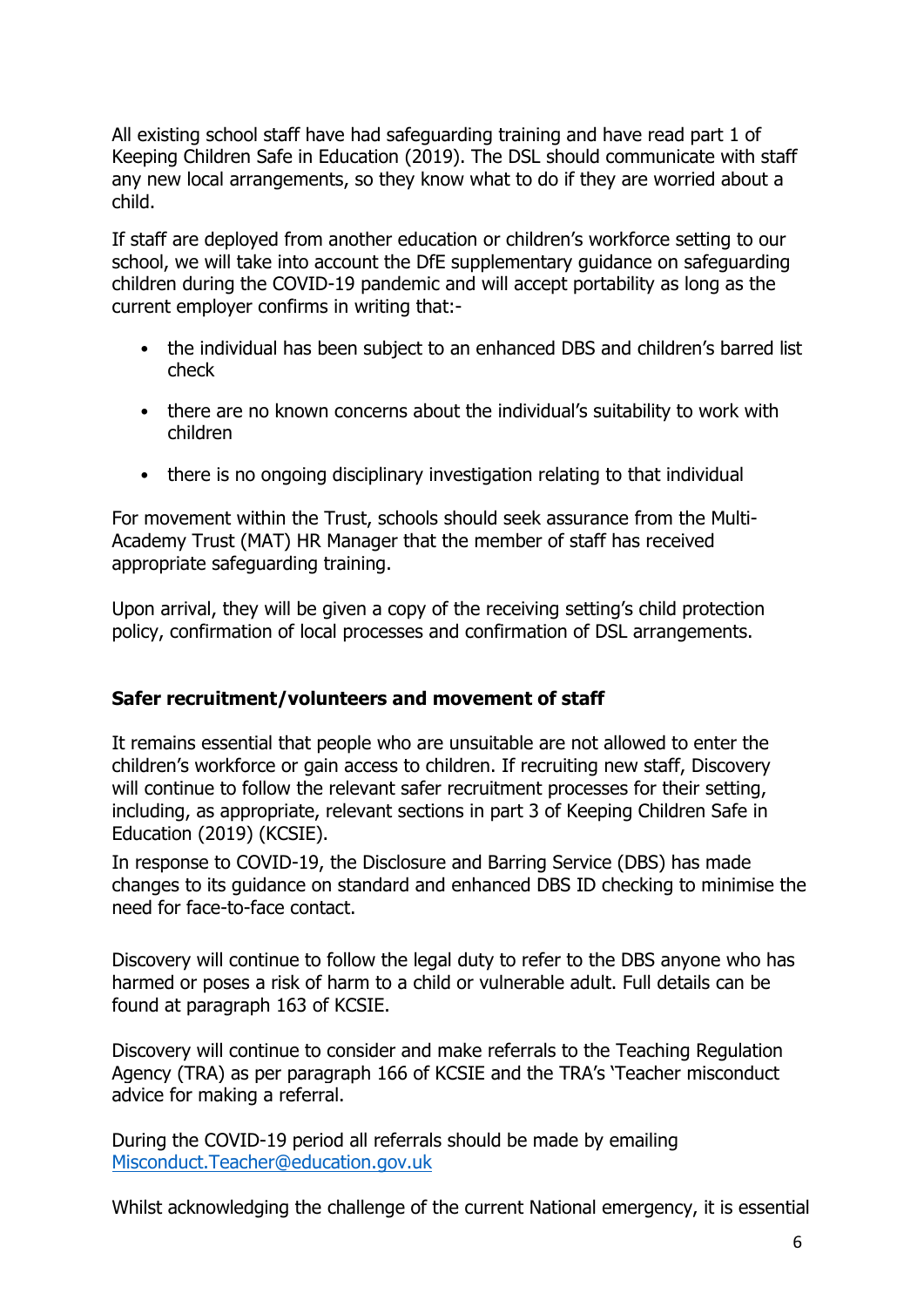from a safeguarding perspective that any school is aware, on any given day, which staff are in the school, and that appropriate checks have been carried out, especially for anyone engaging in regulated activity. As such, Discovery will continue to keep the single central record (SCR) up to date as outlined in paragraphs 148 to 156 in KCSIE.

#### **Online safety in schools and colleges**

Discovery will continue to provide a safe environment, including online. This includes the use of an online filtering system. Where students are using computers in school, appropriate supervision will be in place.

#### **Children and online safety away from school and college**

It is important that all staff who interact with children, including online, continue to look out for signs a child may be at risk. Any such concerns should be dealt with as per the Child Protection Policy and where appropriate referrals should still be made to children's social care and as required, the police.

Online teaching should follow the same principles as set out in the MAT code of conduct.

Discovery will ensure any use of online learning tools and systems is in line with privacy and data protection/GDPR requirements.

Below are some things to consider when delivering virtual lessons, especially where webcams are involved:

- $\Box$  No 1:1s, groups only
- $\Box$  Staff and children must wear suitable clothing, as should anyone else in the household.
- $\Box$  Any computers used should be in appropriate areas, for example, not in bedrooms; and the background should be blurred.
- $\Box$  The live class should be recorded so that if any issues were to arise, the video can be reviewed.
- $\Box$  Live classes should be kept to a reasonable length of time, or the streaming may prevent the family 'getting on' with their day.
- $\Box$  Language must be professional and appropriate, including any family members in the background.
- $\Box$  Staff must only use platforms provided by the MAT to communicate with pupils
- $\Box$  Staff should record, the length, time, date and attendance of any sessions held.

#### **Supporting children not in school**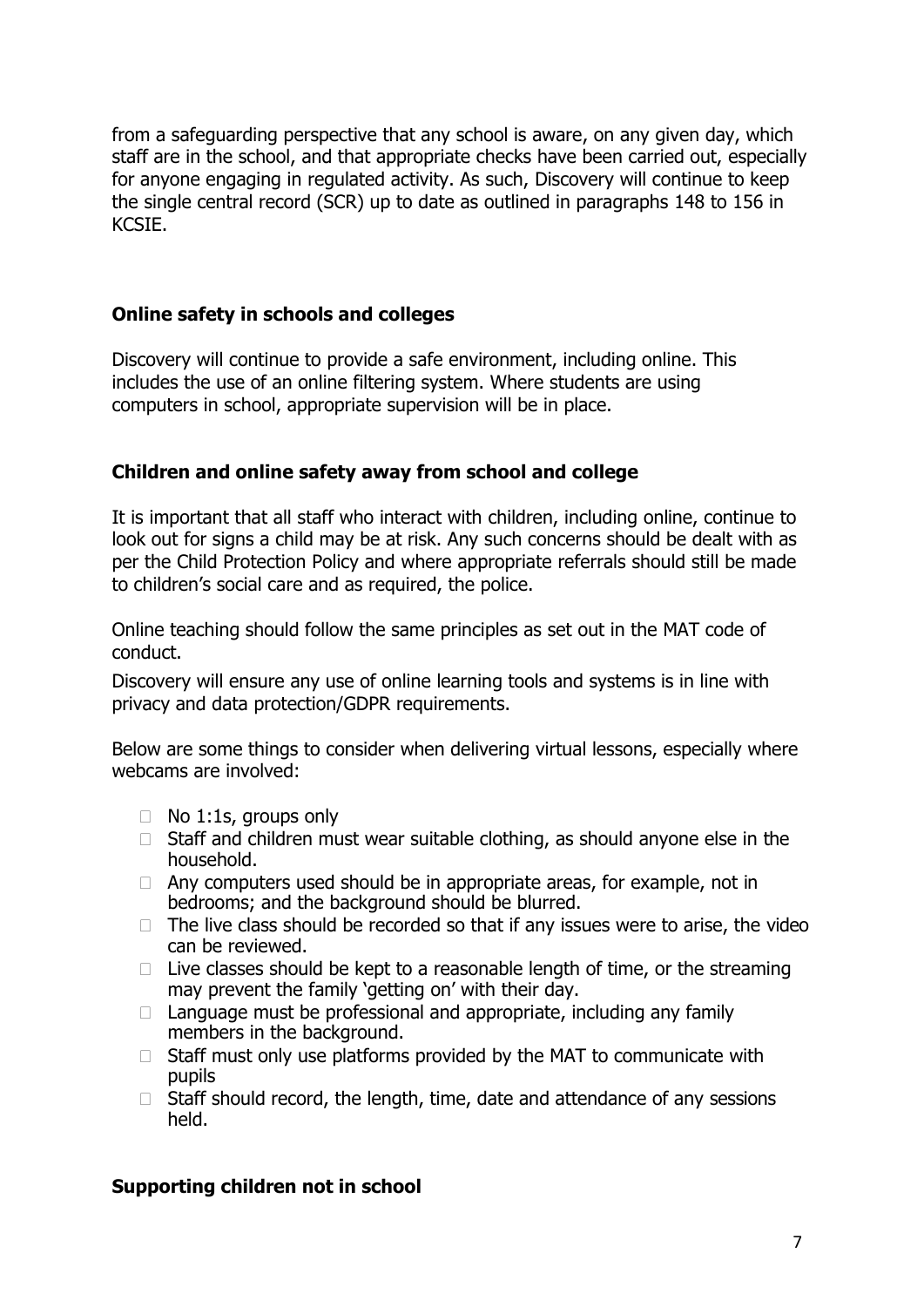Discovery is committed to ensuring the safety and wellbeing of all its Children and Young people.

Where the DSL has identified a child to be on the edge of social care support, or who would normally receive pastoral-type support in school, they should ensure that a robust communication plan is in place for that child or young person.

Details of this plan must be recorded on IRIS, as should a record of contact have made. The communication plans can include; remote contact, phone contact, doorstep visits. Other individualised contact methods should be considered and recorded.

Discovery and its DSL will work closely with all stakeholders to maximise the effectiveness of any communication plan. This plan must be reviewed regularly (at least once a fortnight) and where concerns arise, the DSL will consider any referrals as appropriate.

The school will share safeguarding messages on its website and social media pages.

Discovery recognises that school is a protective factor for children and young people, and the current circumstances, can affect the mental health of pupils and their parents/carers. Teachers and class teams at Discovery need to be aware of this in setting expectations of pupils' work where they are at home.

Discovery will ensure that where we care for children of critical workers and vulnerable children on site, we ensure appropriate support is in place for them. This will be bespoke to each child and recorded on IRIS.

#### **Supporting children in school**

Discovery is committed to ensuring the safety and wellbeing of all its students.

Discovery will continue to be a safe space for all children to attend and flourish. The Principal will ensure that appropriate staff are on site and staff to pupil ratio numbers are appropriate, to maximise safety.

Discovery will refer to the Government guidance for education and childcare settings on how to implement physical distancing and continue to follow the advice from Public Health England on handwashing and other measures to limit the risk of spread of COVID19.

Discovery will ensure that where we care for children of critical workers and vulnerable children on site, we ensure appropriate support is in place for them. This will be bespoke to each child and recorded on IRIS.

Where Discovery has concerns about the impact of staff absence – such as our Designated Safeguarding Lead or first aiders – will discuss them immediately with the trust.